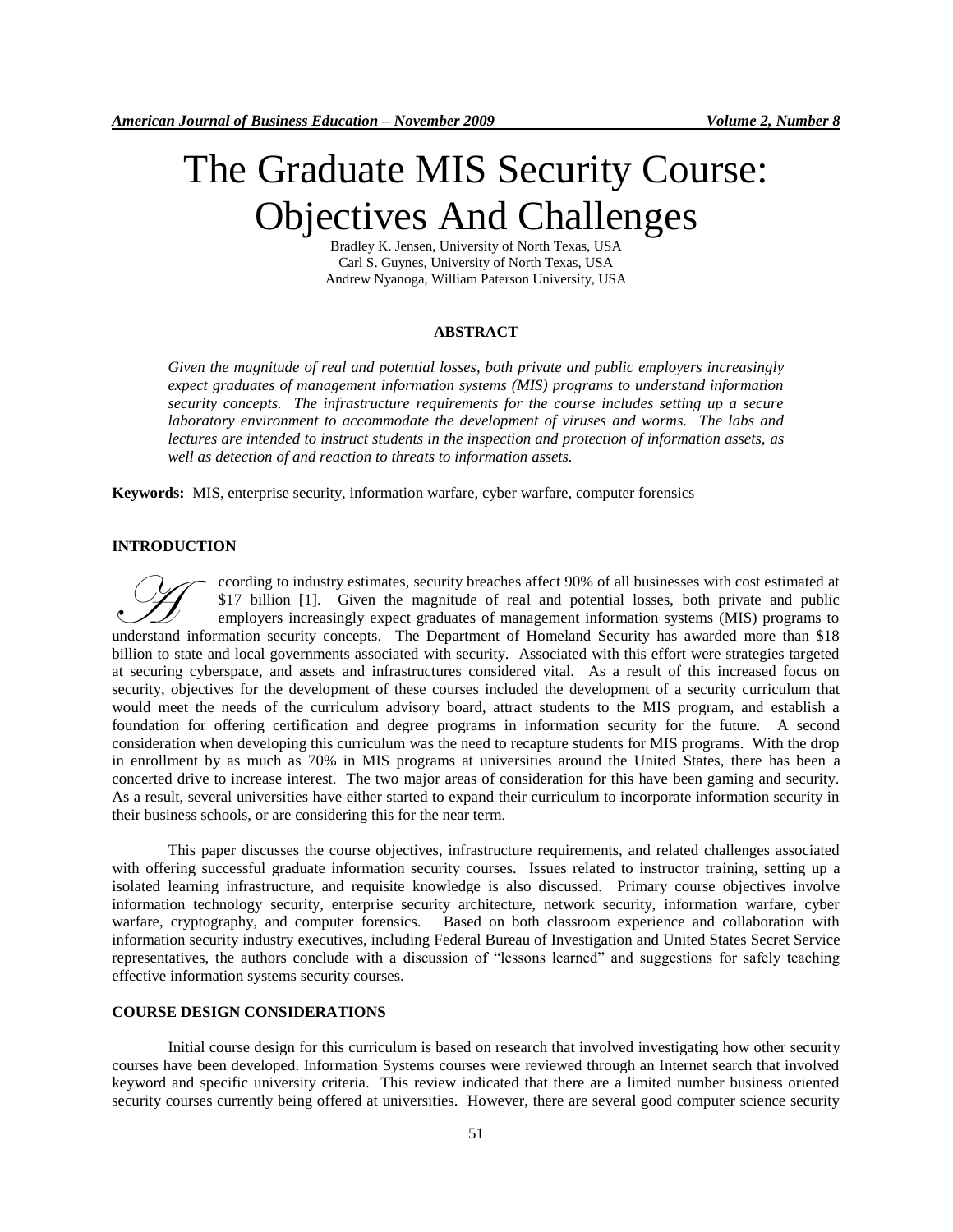courses [2, 4, 6] which were used to help determine course topics. While the CSCI courses involved a high degree of concentration on cryptographic algorithms, the MIS courses should only require a basic understanding of cryptographic principles because business students only need to be able to understand and apply the constructs. The determinate of Information Security Course Success is based on Figure 1.





These Information Security Course Success factors involve modifications to existing courses in the areas of security risks, security countermeasures, and cryptography [4, 6]. Again, Computer Science courses examine cryptography from an algorithmic perspective. These cryptographic elements should be presented, but oriented towards a business oriented application perspective by having students apply various methods of encryption and then testing their effectiveness. Aycock [2] offers one course on writing computer viruses and malware and another course covering spam and spyware, both of these courses address root issues associated with security. Aycock's viruses and malware course has students reviewing existing viruses and generating viruses. As a result of Aycock's emphasis on malware, we set out to not only have students learn about and experience viruses and malware generation – but, to concentrate on the architecture associated with preventing them and minimizing their impact. Again, the focus of our course development was on the information technology/systems student (business orientation) and more as a complement to the existing base of computer science based information security courses.

## **COURSE GOALS**

One of the primary goals was to offer students a unique perspective as to the approach to implement an effective security architecture within a corporation. The primary goals of the graduate course are to:

- 1. Provide students with an understanding of the field of Enterprise Architecture for Information Technology Security.
- 2. Expose students to the various technical and management aspects of physical, architectural, topographical, and enterprise security.
- 3. Promote legal and ethical considerations of information security.
- 4. Help students understand the importance of computer forensics.
- 5. Provide students with an understanding and application of information warfare and cyber warfare.

Topics for the graduate course include: enterprise security, information warfare, cyber warfare, and computer forensics. The enterprise security section includes coverage of the basics and architecture of security within the enterprise; management of the physical, network, and information security constructs; issues associated with WAN/LAN and wireless security; dealing with hackers and hacking; and issues associated with an enterprises distributed systems. Legal and public relations implications of security and privacy issues and the laws governing these issues are also covered in the graduate course. Required textbooks for the graduate course are Campbell's *Security+ Guide to Network Security Fundamentals*[3], Furnell's *Cybercrime Vandalizing the Information Society*[5], and Nelson's *Guide to Computer Forensics and Investigations*[7].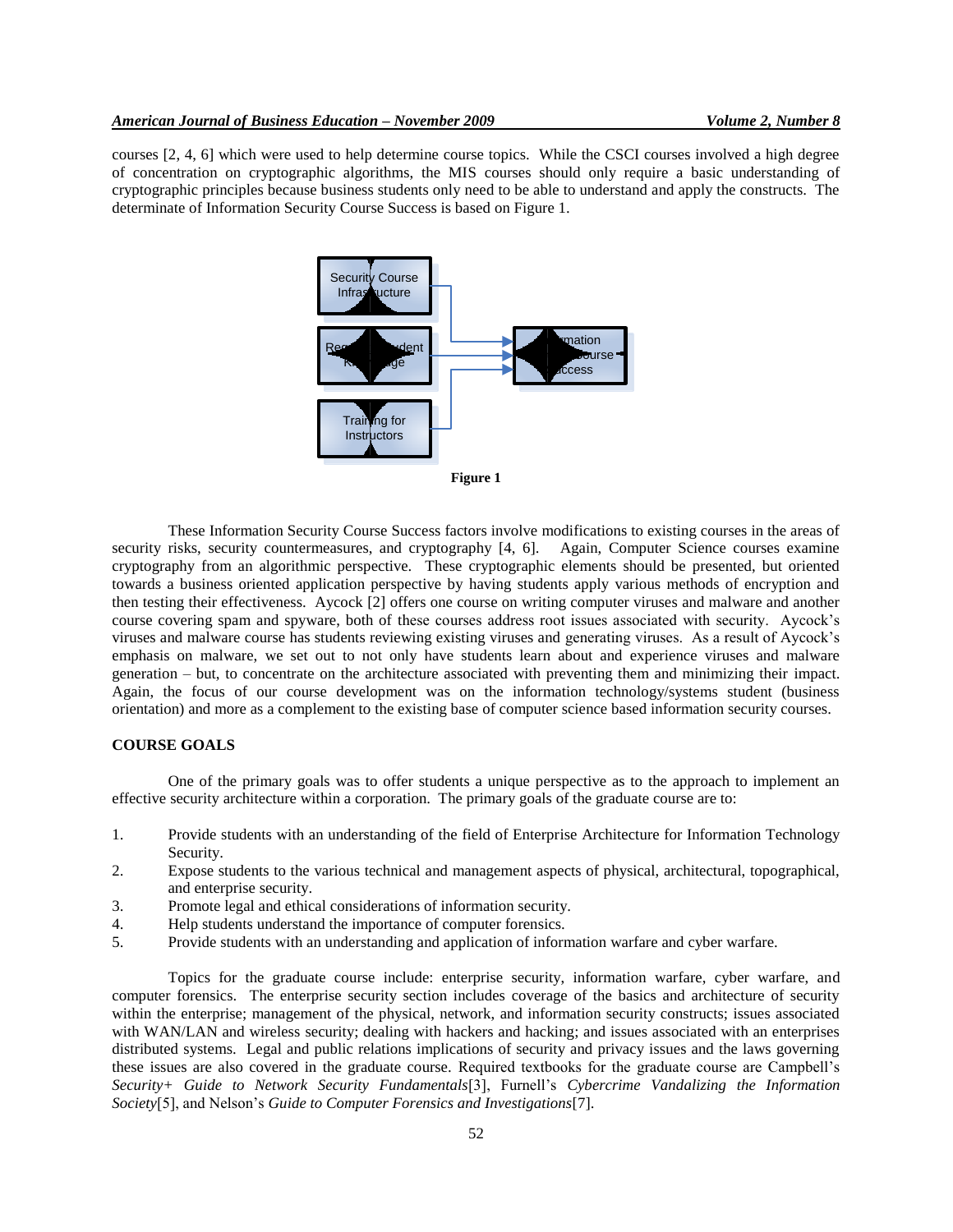# **CHALLENGES**

One of the most challenging aspects of teaching information security courses involves the use of labs to develop malware (viruses, worms, Trojans, and logic bombs). It is important to have students understand the difficulty in the generation of malware as well as to develop a solid understanding of how malware functions. The belief being that students that have a solid understanding about malware are better suited to protect against it. There is concern that students may propagate malware not only within the confines of a university's intranet, but that there may be potential ramifications associated with the accidental (or purposeful) release of malware onto the Internet. To limit this form of exposure it is important to have separate workstations/servers dedicated to the security courses for lab work. To achieve the most realistic business environment in a cost effective way, students should be divided into teams with each team provided with a client and a server connected to other teams clients and servers via a switch. The workstations should be connected on a private network and not to the university's intranet or to the Internet. In addition, the USB, floppy drive, and ZIP drives should be disabled to prevent moving malware from the dedicated security workstations/servers to other workstations. The source for input of pre-existing material is through a read only CD- ROM. Therefore, there is no way for students to physically remove any code generated on these machines from the lab. All work remains on the security client and server workstations. Required physical output is sent to a printer that is attached to this private security network

#### **CONCLUSION**

Following are some suggestions for other faculty incorporating a security curriculum into their program:

- 1. The faculty member should have a good understanding of information security principles and challenges, knowledge of one of more programming languages, knowledge of security and malware tools and generators, and exposure to networking tools.
- 2. Prerequisites for students include knowledge of at least one programming language and a good understanding of networking fundamentals.
- 3. The university needs to be able to support a dedicated lab and be able to work with the faculty to install and maintain appropriate workstation configurations. On these machines, students should have the ability to troll for or generate malware.

Departments electing to undertake the complexities and challenges associated with an information security curriculum will be rewarded with the popularity of the courses among students. In our case, several local corporations are having their employees and potential new hires take a computer security course prior to being hired by their information security organization. As information security demands continue to increase, security courses provide students with sought after skills and they do so in such a way as to emphasize the business considerations and consequences of effective information management.

#### **AUTHOR INFORMATION**

**Brad Jensen** is an Assistant Professor of Information Systems at the University of North Texas. He received his Ph.D. from the University of North Texas. His research interests include computer security, organizational change, privacy, impacts of new technologies, and software development. He has published articles in Computers *and Society, and Computer Science Education*

**C. Stephen Guynes** is a Regents Professor of Business Computer Information Systems at the University of North Texas. He received a doctorate in quantitative analysis from Texas Tech University. Dr. Guynes' areas of specialization are client/server computing, end-user computing, data administration, and information resource management. His most recent research efforts have been directed in the areas of client/server computing and data administration. Some of the journals in which Dr. Guynes has published include and *Communications of the ACM, Information & Management, The Journal of Information Systems Management, Journal of Accountancy, Journal of Systems Management, The Journal of Database Management, The CPA Journal, The Journal of Computer Information Systems, Information Strategy, Computers and Security, and Computers and Society* .